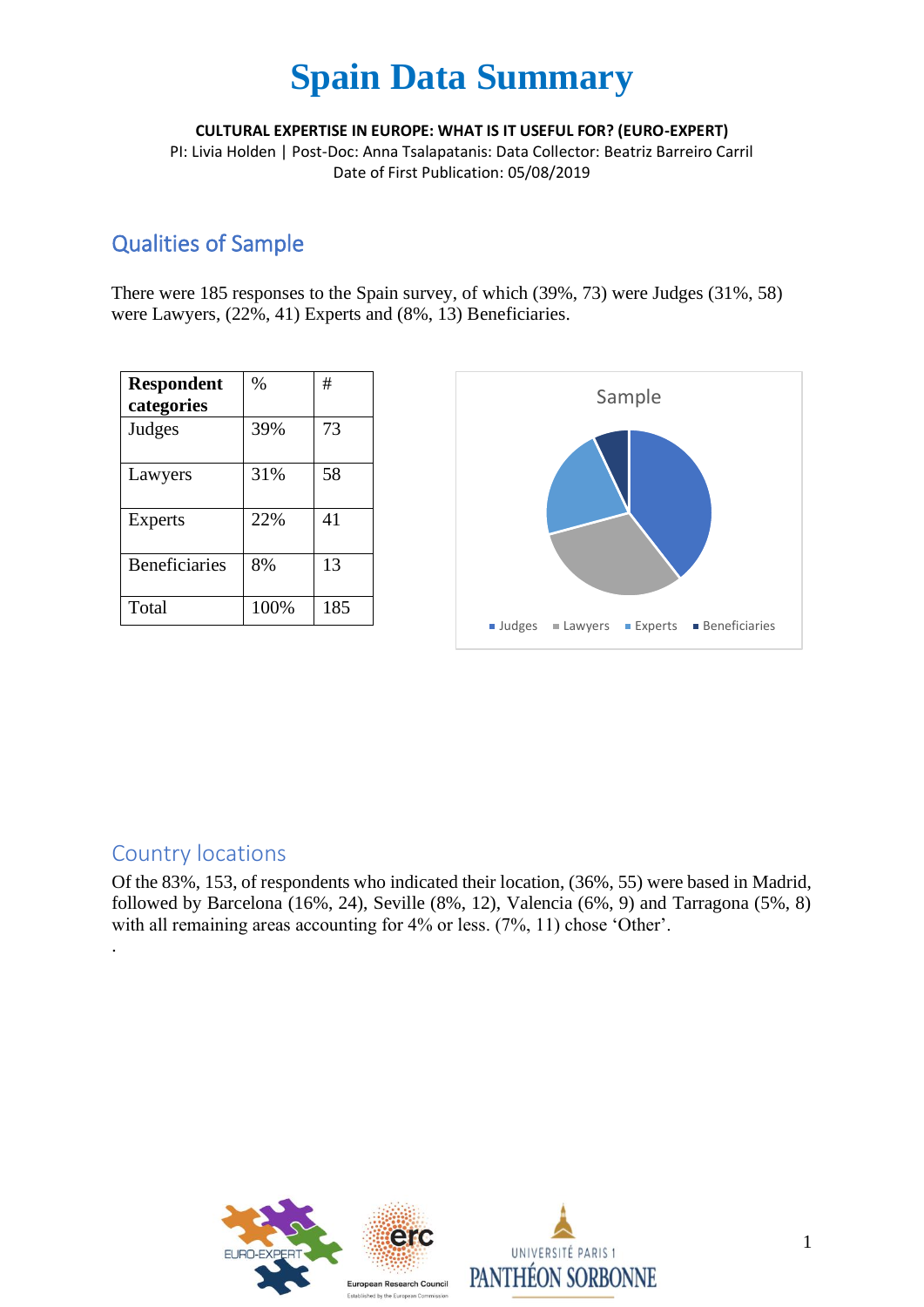#### **CULTURAL EXPERTISE IN EUROPE: WHAT IS IT USEFUL FOR? (EURO-EXPERT)**

PI: Livia Holden | Post-Doc: Anna Tsalapatanis: Data Collector: Beatriz Barreiro Carril Date of First Publication: 05/08/2019

| <b>Country locations</b> | $\%$ | #              |
|--------------------------|------|----------------|
| Madrid                   | 36%  | 55             |
| Barcelona                | 16%  | 24             |
| Seville                  | 8%   | 12             |
| Valencia                 | 6%   | 9              |
| Tarragona                | 5%   | 8              |
| Catalonia                | 4%   | 6              |
| <b>Basque Autonomous</b> | 3%   | 5              |
| Community                |      |                |
| <b>Canary Islands</b>    | 3%   | 4              |
| Pontevedra               | 3%   | 4              |
| Málaga                   | 2%   | 3              |
| Mallorca                 | 2%   | 3              |
| Castile and León         | 2%   | 3              |
| Galicia                  | 1%   | $\overline{2}$ |
| Andalusia                | 1%   | $\overline{2}$ |
| Murcia                   | 1%   | $\overline{2}$ |
| Other                    | 7%   | 11             |
| Total                    | 100% | 153            |



### Judges

The most common degree of jurisdiction for judges was 'Lower judiciary' (56%, 40), followed by 'Middle judiciary' (32%, 23), and 'Upper judiciary' (1%, 1). Seven respondents selected 'Other' (9%).

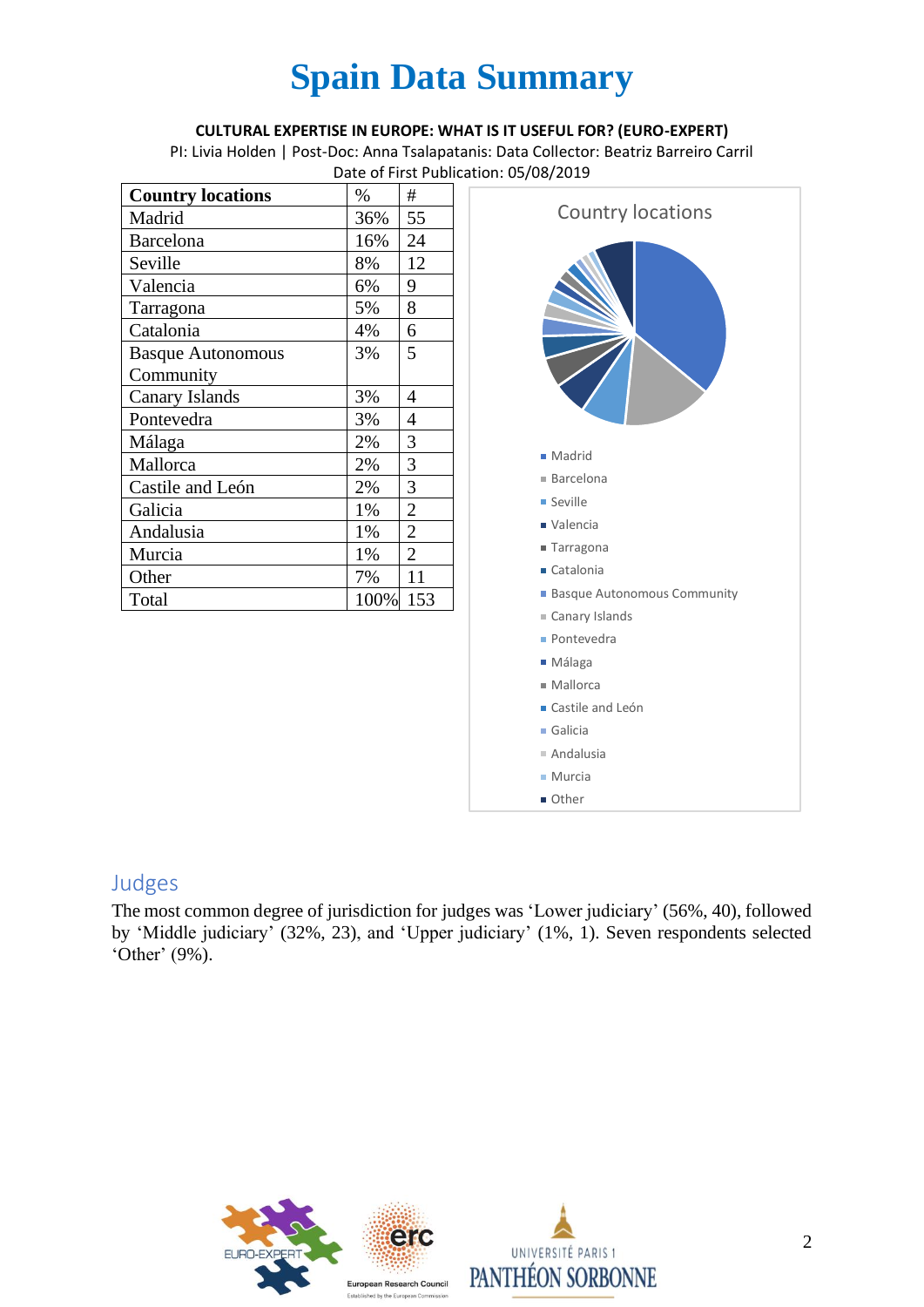#### **CULTURAL EXPERTISE IN EUROPE: WHAT IS IT USEFUL FOR? (EURO-EXPERT)**

PI: Livia Holden | Post-Doc: Anna Tsalapatanis: Data Collector: Beatriz Barreiro Carril Date of First Publication: 05/08/2019

| Degree of<br><b>Jurisdiction</b> | $\%$ | #  |
|----------------------------------|------|----|
| Lower judiciary                  | 56%  | 40 |
| Middle judiciary                 | 32%  | 23 |
| Upper judiciary                  | 1%   |    |
| Other                            | 9%   |    |
| Total                            | 100% | 71 |



The most common area of jurisdiction was 'Criminal law' (35%, 39) followed by 'Civil law' (25%, 28), 'Family law' (21%, 24), 'Other' (15%, 17), and 'Asylum/Migration Law (4%, 4).

| <b>Area of Jurisdiction</b> | $\%$ | #   |
|-----------------------------|------|-----|
| <b>Criminal Law</b>         | 35%  | 39  |
| Civil Law                   | 25%  | 28  |
| <b>Family Law</b>           | 21%  | 24  |
| Other                       | 15%  | 17  |
| Asylum/Migration<br>Law     | 4%   | 4   |
| Total                       | 100% | 112 |



### Lawyers

Out of the 55 lawyers who responded, (49%, 27) indicated 'Senior', followed by 'Mid-career' (42%, 23) and 'Junior' (9%, 5).

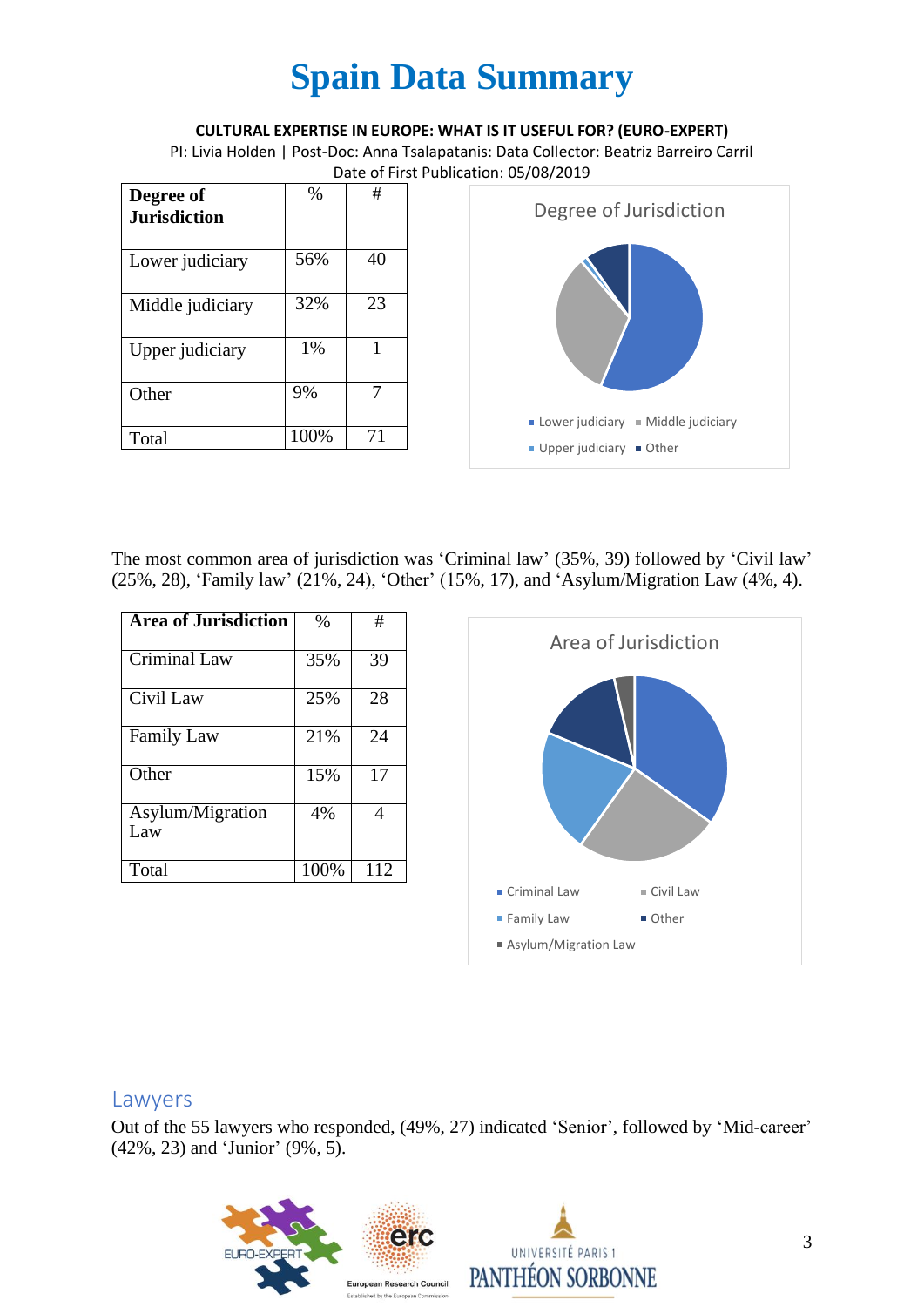#### **CULTURAL EXPERTISE IN EUROPE: WHAT IS IT USEFUL FOR? (EURO-EXPERT)**

PI: Livia Holden | Post-Doc: Anna Tsalapatanis: Data Collector: Beatriz Barreiro Carril Date of First Publication: 05/08/2019

| <b>Career Stage</b> | $\%$ | #  |
|---------------------|------|----|
| Junior              | 9%   | 5  |
| Mid-career          | 42%  | 23 |
| Senior              | 49%  | 27 |
| Total               | 100% | 55 |



For the areas of law practiced, 'Refugee and asylum law' (26%, 37) was the most common, followed by 'Immigration law' (19%, 27), 'Administrative law' (12%, 17) 'Criminal Law' (11%, 16), 'Family Law' and 'International human rights law' (9%, 13) each with all the remaining areas accounting for 3% or less.

| <b>Areas of Law</b>         | $\%$ | #              |
|-----------------------------|------|----------------|
| Refugee and asylum law      | 26%  | 37             |
| Immigration law             | 19%  | 27             |
| Administrative law          | 12%  | 17             |
| Criminal law                | 11%  | 16             |
| Family law                  | 9%   | 13             |
| International human rights  | 9%   | 13             |
| law                         |      |                |
| Other                       | 3%   | 5              |
| Labour law                  | 3%   | 4              |
| Constitutional law          | 2%   | $\overline{3}$ |
| European law                | 1%   | $\overline{2}$ |
| Inheritance law             | 1%   | $\overline{2}$ |
| Banking, bankruptcy, and    | 1%   | $\overline{2}$ |
| insolvency law              |      |                |
| Contracts and obligations   | 1%   | 1              |
| Intellectual and patent law | 1%   | 1              |
| Private international law   | 1%   | 1              |
| Total                       | 100% | 144            |





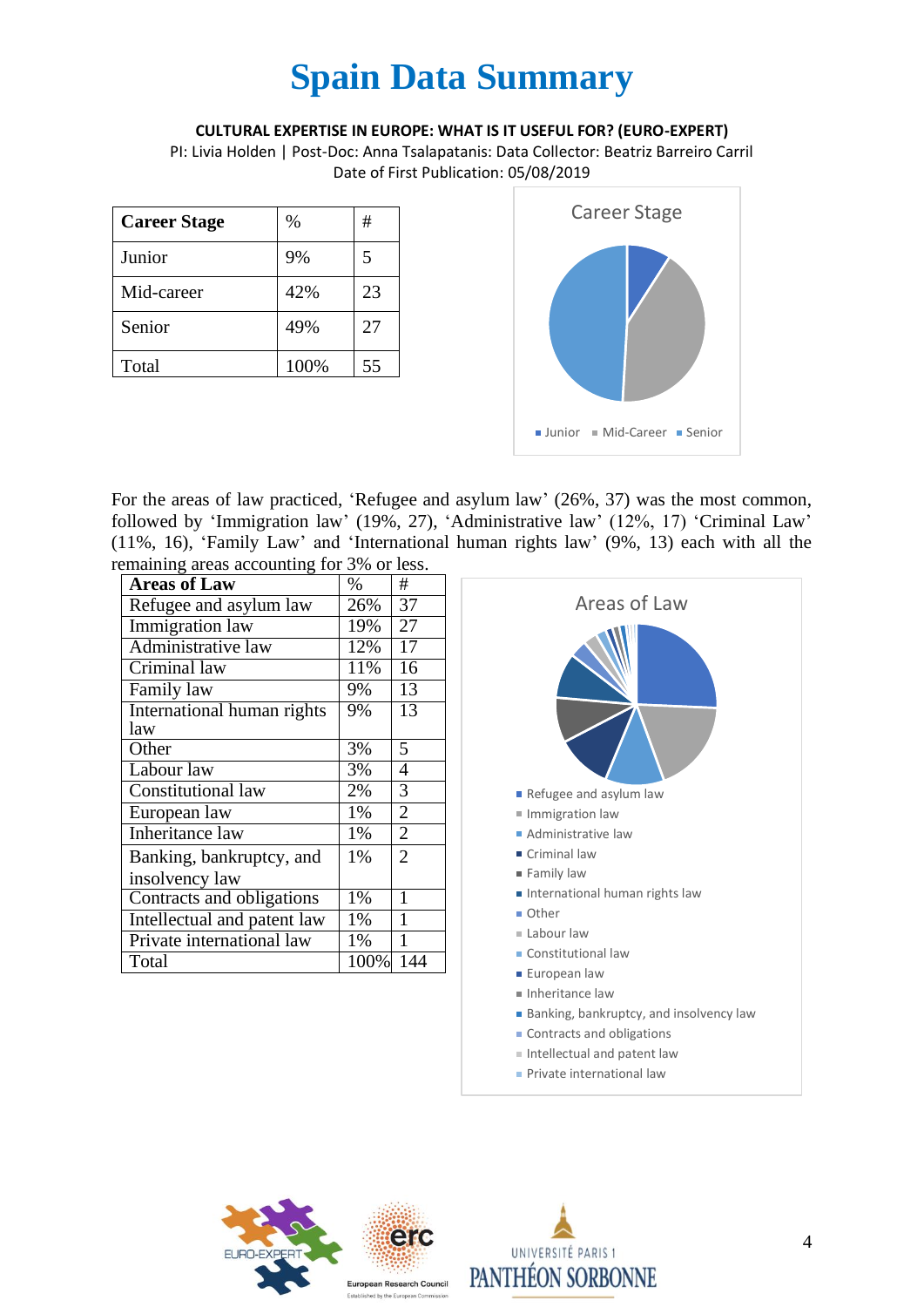**CULTURAL EXPERTISE IN EUROPE: WHAT IS IT USEFUL FOR? (EURO-EXPERT)**

PI: Livia Holden | Post-Doc: Anna Tsalapatanis: Data Collector: Beatriz Barreiro Carril Date of First Publication: 05/08/2019

### Experts

(42%, 14) chose 'Other' to the question of the most common expert type followed by 'Translator/interpreter' (28%, 9), 'Expert witness' and 'Cultural mediator' (15%, 5) each.

| <b>Expert Type</b>     | %    | #  |
|------------------------|------|----|
| Other                  | 42%  | 14 |
| Translator/interpreter | 28%  | 9  |
| <b>Expert Witness</b>  | 15%  | 5  |
| Cultural mediator      | 15%  | 5  |
| Total                  | 100% | 33 |



The most common response to the question regarding area of specialisation was 'North Africa' (21%, 6) followed by 'Middle East' 'Minority/Indigenous populations in Europe' and 'Other' (17%, 5) each, 'Sub-Saharan Africa' (10%, 3), 'South and Central America', 'South Asia' (7%, 2) each and 'East Asia' (3%, 1).

| <b>Area</b> of Specialization                | $\%$ | #              |
|----------------------------------------------|------|----------------|
| North Africa                                 | 21%  | 6              |
| <b>Middle East</b>                           | 17%  | 5              |
| Minority/Indigenous<br>populations in Europe | 17%  | 5              |
| Other                                        | 17%  | 5              |
| Sub-Saharan Africa                           | 10%  | 3              |
| South and Central<br>America                 | 7%   | $\mathfrak{D}$ |
| South Asia                                   | 7%   | $\mathfrak{D}$ |
| East Asia                                    | 3%   | 1              |
| Total                                        | 100% | 29             |





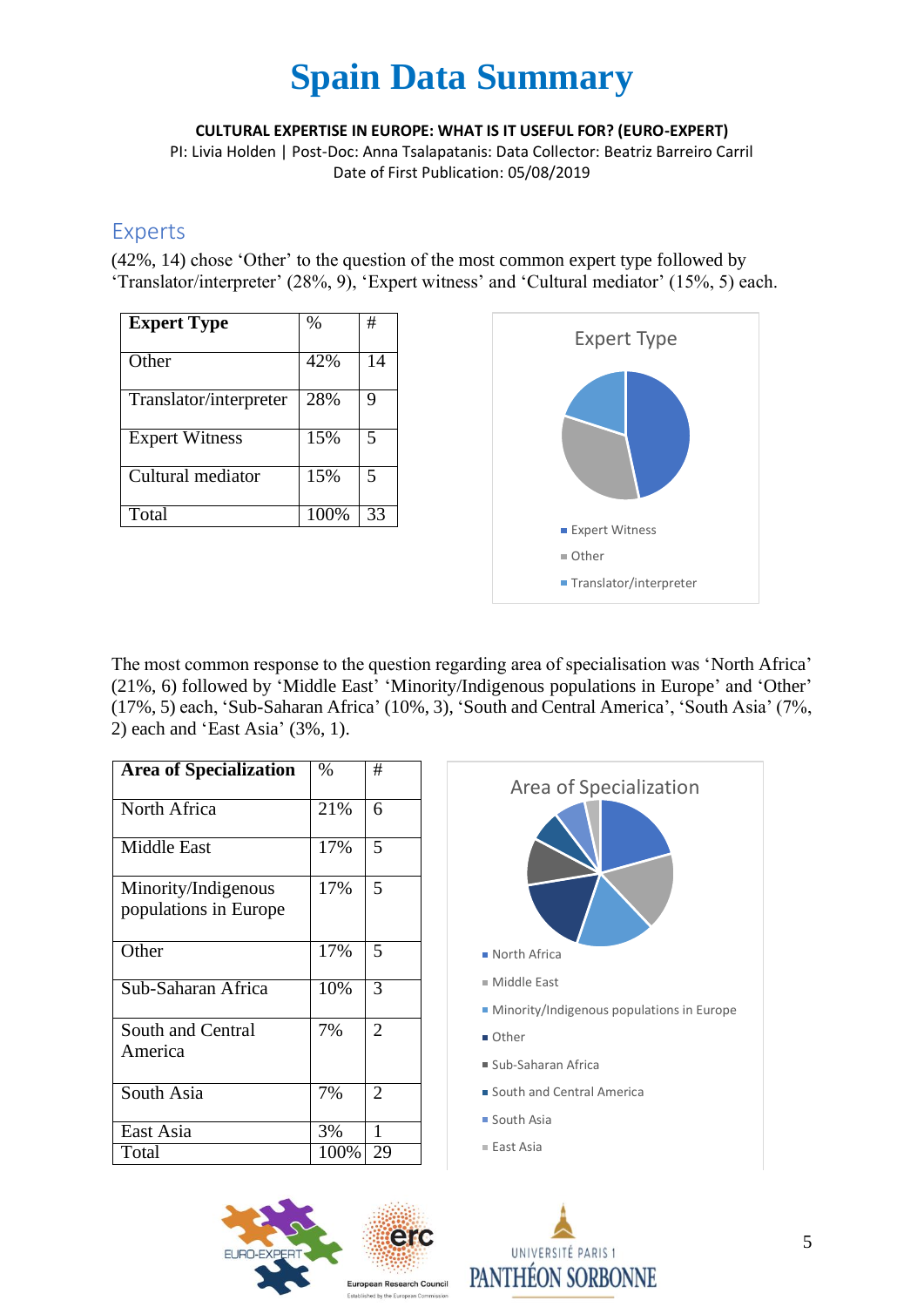**CULTURAL EXPERTISE IN EUROPE: WHAT IS IT USEFUL FOR? (EURO-EXPERT)**

PI: Livia Holden | Post-Doc: Anna Tsalapatanis: Data Collector: Beatriz Barreiro Carril Date of First Publication: 05/08/2019

## Frequency

### Frequency of involvement

To the question of how many experts did they instruct annually, most responding judges and lawyers (59%, 66) chose 'Less than 10', followed by 'Never appointed experts' (26%, 29), 'Between 30 and 50' (9%, 10) and 'Between 10 and 20' (6%, 7).



(45%, 15) of experts provided a total of less than 5 written reports, (21%, 7) choose 'Other', (18%, 6) a number of oral reports 'Between 50 and 100' and (15%, 6) indicated a number of oral reports 'Between 20 and 50'.

(30%, 10) of experts provided 'Less than 5' oral reports, (24%, 8) indicated 'Between 50 and 100', (15%, 5) indicated 'Between 5 and 10', (12%, 4) choose 'Other' and 'Between 20 and 50' each.

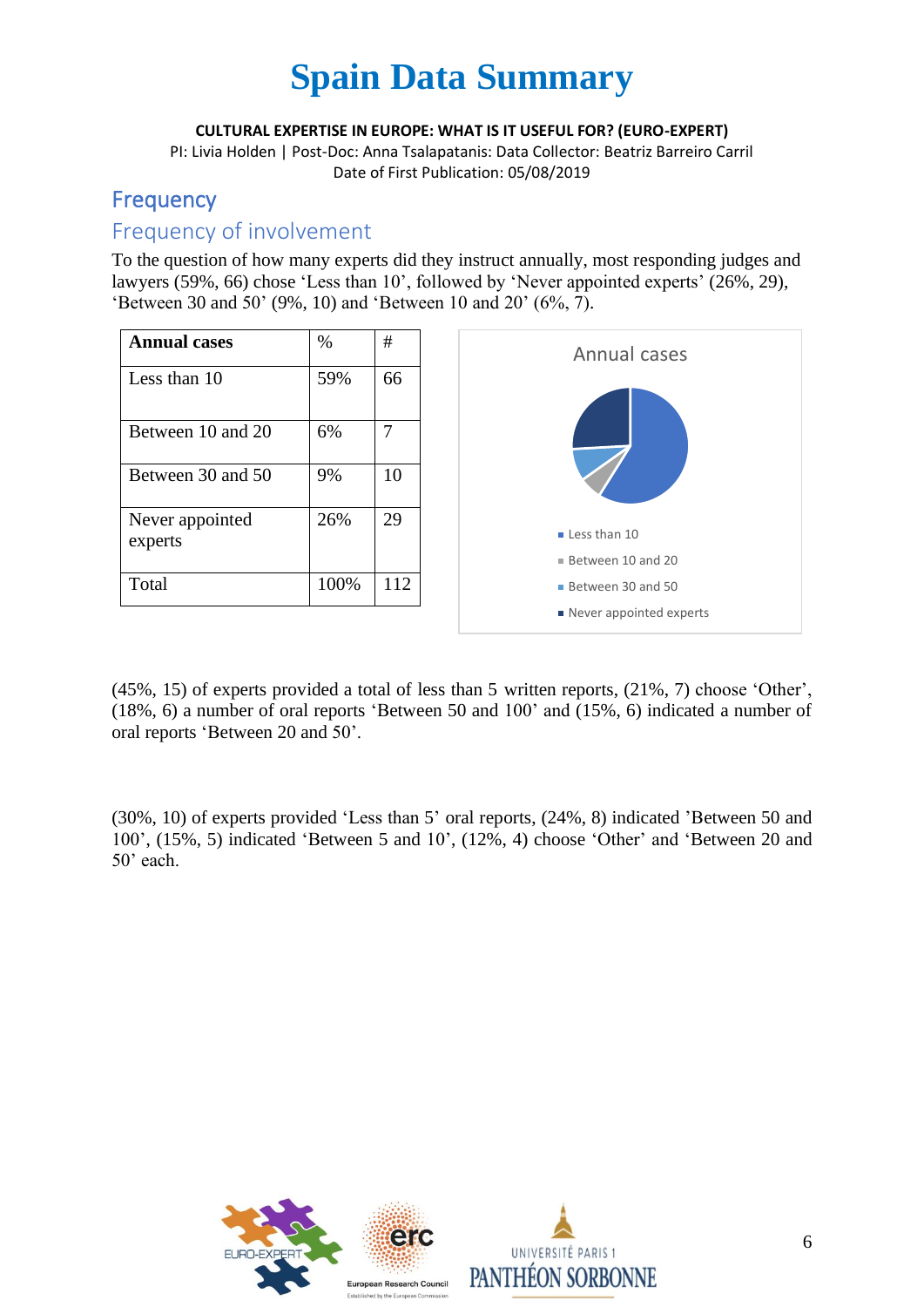#### **CULTURAL EXPERTISE IN EUROPE: WHAT IS IT USEFUL FOR? (EURO-EXPERT)**

PI: Livia Holden | Post-Doc: Anna Tsalapatanis: Data Collector: Beatriz Barreiro Carril Date of First Publication: 05/08/2019



### Fields of law

The most common area of use of cultural expertise was 'Refugee and Asylum Law' (12%, 52), followed by 'Immigration Law' (12%, 51), 'Family law' (11%, 48), 'Criminal law' (8%, 35), 'International Human Rights Law' (7%, 29) 'Medical and bio law' (5%, 21) and 'Administrative Law' (5%, 20), with all the remaining areas accounting for 4% or less.

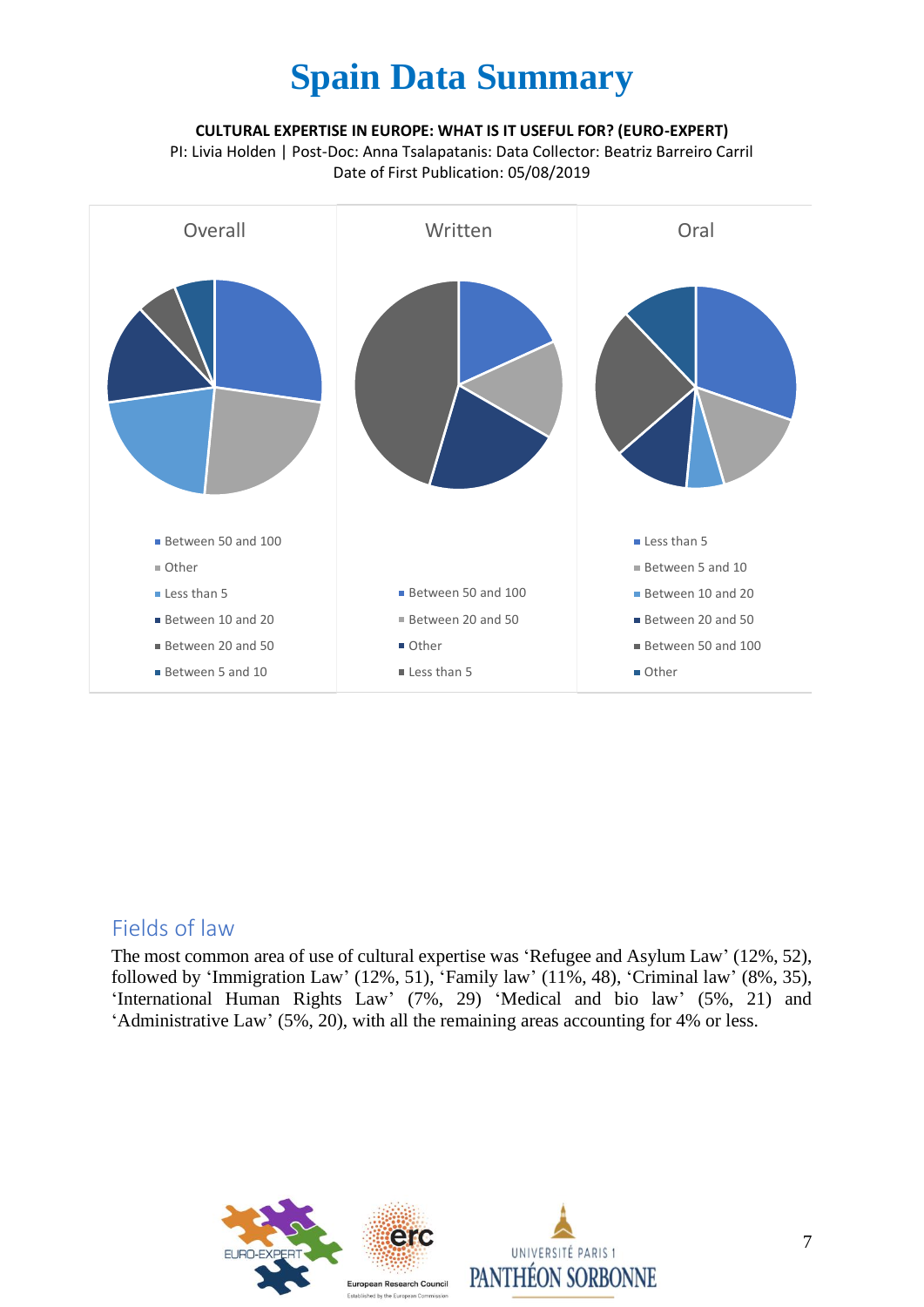#### **CULTURAL EXPERTISE IN EUROPE: WHAT IS IT USEFUL FOR? (EURO-EXPERT)**

PI: Livia Holden | Post-Doc: Anna Tsalapatanis: Data Collector: Beatriz Barreiro Carril Date of First Publication: 05/08/2019

| <b>Fields of Law</b>              | $\%$ | #               |
|-----------------------------------|------|-----------------|
| Refugee and asylum law            | 12%  | 52              |
| Immigration law                   | 12%  | $\overline{51}$ |
| Family law                        | 11%  | 48              |
| Criminal law                      | 8%   | 35              |
| <b>International human rights</b> | 7%   | 29              |
| law                               |      |                 |
| Administrative law                | 5%   | $\overline{20}$ |
| Medical and bio law               | 5%   | 21              |
| Labour law                        | 4%   | 19              |
| <b>Health law</b>                 | 4%   | $\overline{17}$ |
| Other                             | 4%   | $\overline{16}$ |
| <b>Constitutional law</b>         | 4%   | 15              |
| Private international law         | 4%   | $\overline{15}$ |
| <b>Inheritance</b> law            | 3%   | $\overline{14}$ |
| European law                      | 3%   | 12              |
| Environmental law                 | 3%   | $\overline{11}$ |
| Contracts and obligations         | 2%   | 10              |
| Intellectual and patent law       | 2%   | 10              |
| Property law                      | 2%   | $\overline{10}$ |
| <b>Business and commercial</b>    | 2%   | 10              |
| law                               |      |                 |
| Financial law                     | 1%   | 6               |
| Sports law                        | 1%   | 5               |
| Total                             | 100% | 426             |



#### Sites

The most common site of cultural expertise was 'In court' (25%, 50), followed by 'Through NGOs' (24%, 48) then 'Out of Court' (13%, 26), 'In hospitals' (8%, 16), 'In Universities' (7%, 14), 'In Schools' (7%, 13), 'Other' (6%, 12), 'In detention Centres' (6%, 11) and 'Through private consultancy' (4%, 8).

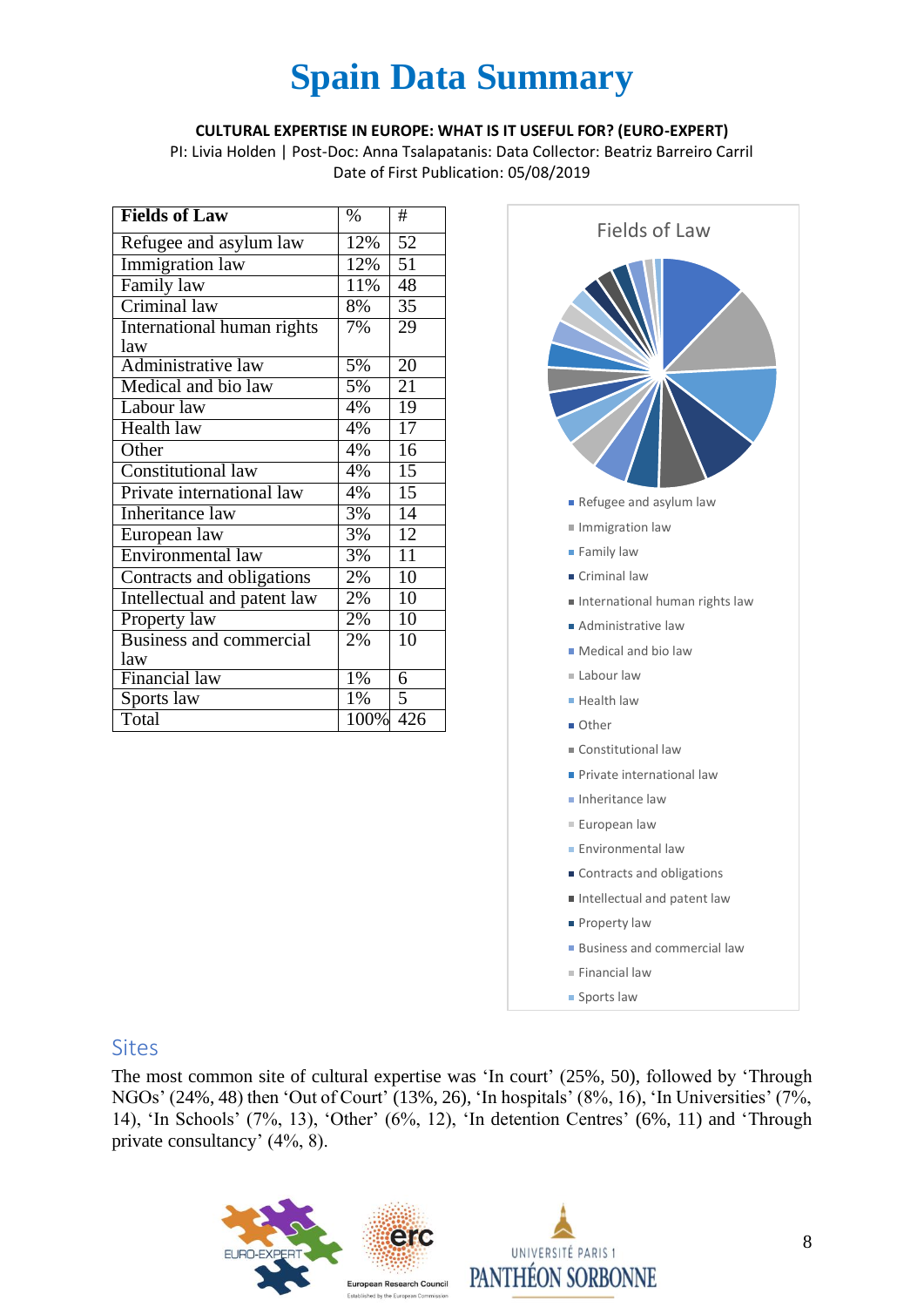#### **CULTURAL EXPERTISE IN EUROPE: WHAT IS IT USEFUL FOR? (EURO-EXPERT)**

PI: Livia Holden | Post-Doc: Anna Tsalapatanis: Data Collector: Beatriz Barreiro Carril Date of First Publication: 05/08/2019

| <b>Sites</b>                   | $\%$ | #               |
|--------------------------------|------|-----------------|
| In court                       | 25%  | $\overline{50}$ |
| <b>Through NGOs</b>            | 24%  | 48              |
| Out of court                   | 13%  | 26              |
| In hospitals                   | 8%   | 16              |
| In universities                | 7%   | 14              |
| In schools                     | 7%   | 13              |
| Other                          | 6%   | $\overline{12}$ |
| In detention centres           | 6%   | $1\overline{1}$ |
| Through private<br>consultancy | 4%   | 8               |
| Total                          | 100% | 198             |



## Typology of Experts

The most common response to the question regarding the expert type was 'Native language speakers' (28%, 40), followed by 'Other' (22%, 31) then 'University professors' (19%, 27), 'Country experts' (16%, 23) and Native lawyers (6%, 9), 'Community leaders' (5%, 7) and 'Religious leaders' (3%, 4).

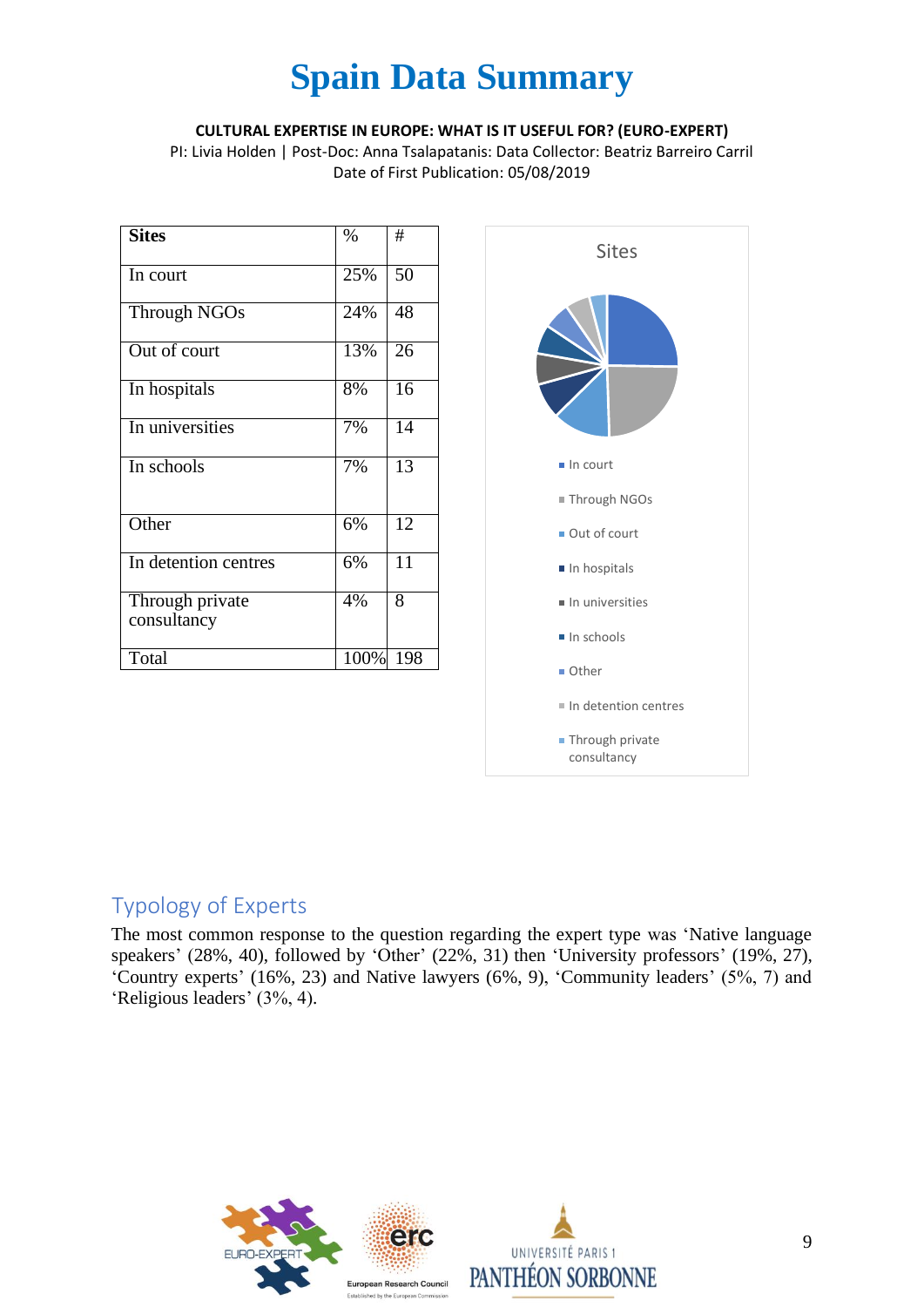#### **CULTURAL EXPERTISE IN EUROPE: WHAT IS IT USEFUL FOR? (EURO-EXPERT)**

PI: Livia Holden | Post-Doc: Anna Tsalapatanis: Data Collector: Beatriz Barreiro Carril Date of First Publication: 05/08/2019

| <b>Expert Type</b>          | $\%$ | #   |
|-----------------------------|------|-----|
| Native language<br>speakers | 28%  | 40  |
| Other                       | 22%  | 31  |
| University professors       | 19%  | 27  |
| Country experts             | 16%  | 23  |
| Native lawyers              | 6%   | 9   |
| <b>Community leaders</b>    | 5%   | 7   |
| Religious leaders           | 3%   | 4   |
| <b>Total</b>                | 100% | 141 |



### Discipline

The (19%, 27) who selected 'University professors' were asked to specify the disciplines of those professors. The most common response was 'Law' (31%, 12), followed by 'Anthropology' (21%, 8), 'Sociology' (18%, 7), 'Linguistic 'and 'Political science' (8%, 3) each and 'History' (5%, 2).

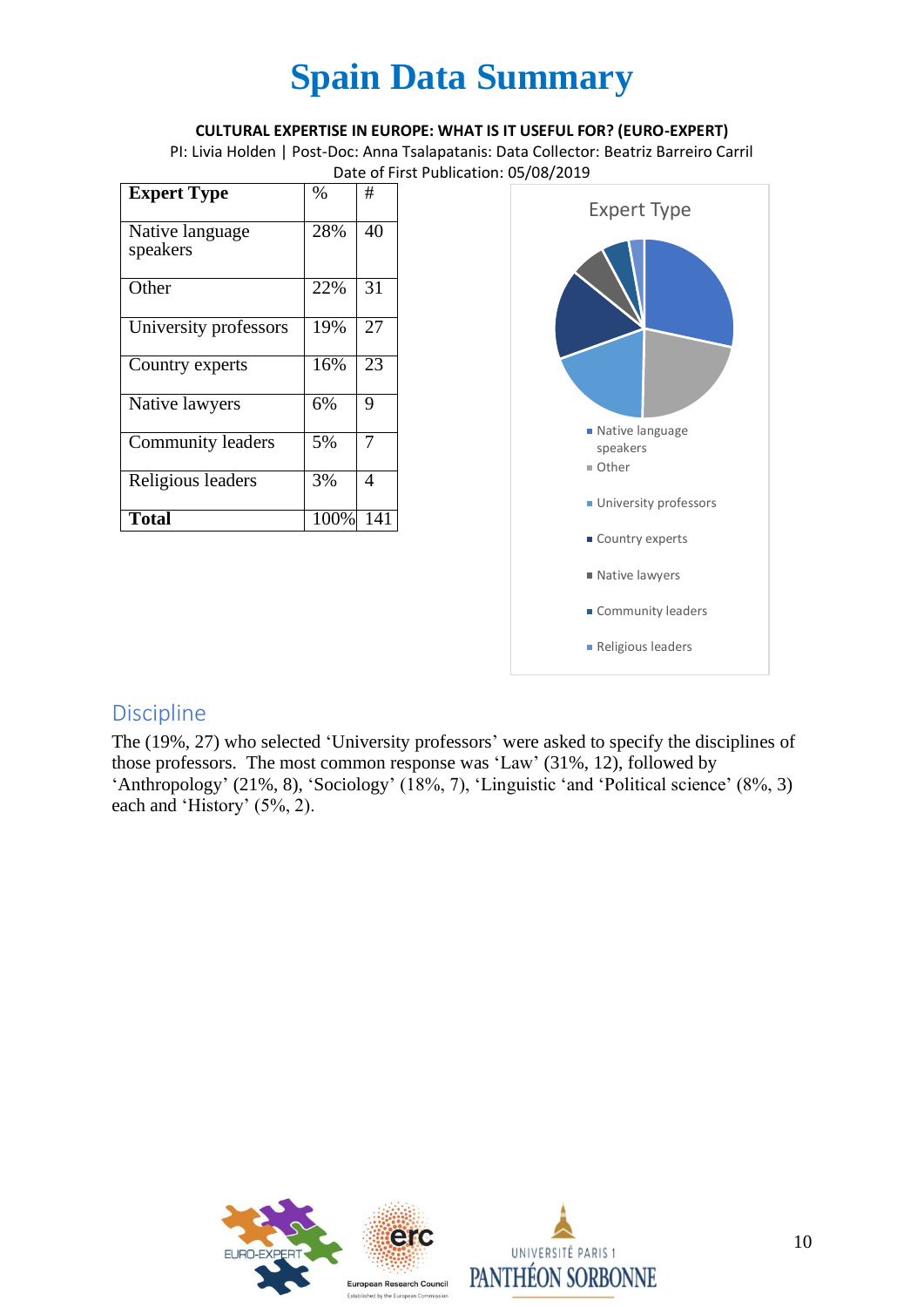#### **CULTURAL EXPERTISE IN EUROPE: WHAT IS IT USEFUL FOR? (EURO-EXPERT)**

PI: Livia Holden | Post-Doc: Anna Tsalapatanis: Data Collector: Beatriz Barreiro Carril Date of First Publication: 05/08/2019

| <b>Discipline</b>        | %    | #              |
|--------------------------|------|----------------|
| Law                      | 31%  | 12             |
| Anthropology             | 21%  | 8              |
| Sociology                | 18%  | 7              |
| Other                    | 10%  | 4              |
| Linguistics              | 8%   | 3              |
| <b>Political Science</b> | 8%   | 3              |
| History                  | 5%   | $\overline{2}$ |
| <b>Total</b>             | 100% | 39             |



## **Modalities**

### Appointment of Experts

The most common factor influencing the decision to appoint was that the appointment of experts was 'Client request' (21%, 65), followed by 'The law allows the appointment of experts' (16%, 49), 'The court is keen to hear cultural arguments' (15%, 46), 'Time' (9%, 27), 'Useful for an out of court settlement' (8%, 26), 'Cost' (8%, 23), 'Experts facilitate successful legal outcomes' (7%, 22), 'Advised by the court' (6%, 19) 'The reputation of the expert' (5%, 16), 'The court/ prosecutor/Ministry of the Interior have already appointed their expert' (4%, 13).

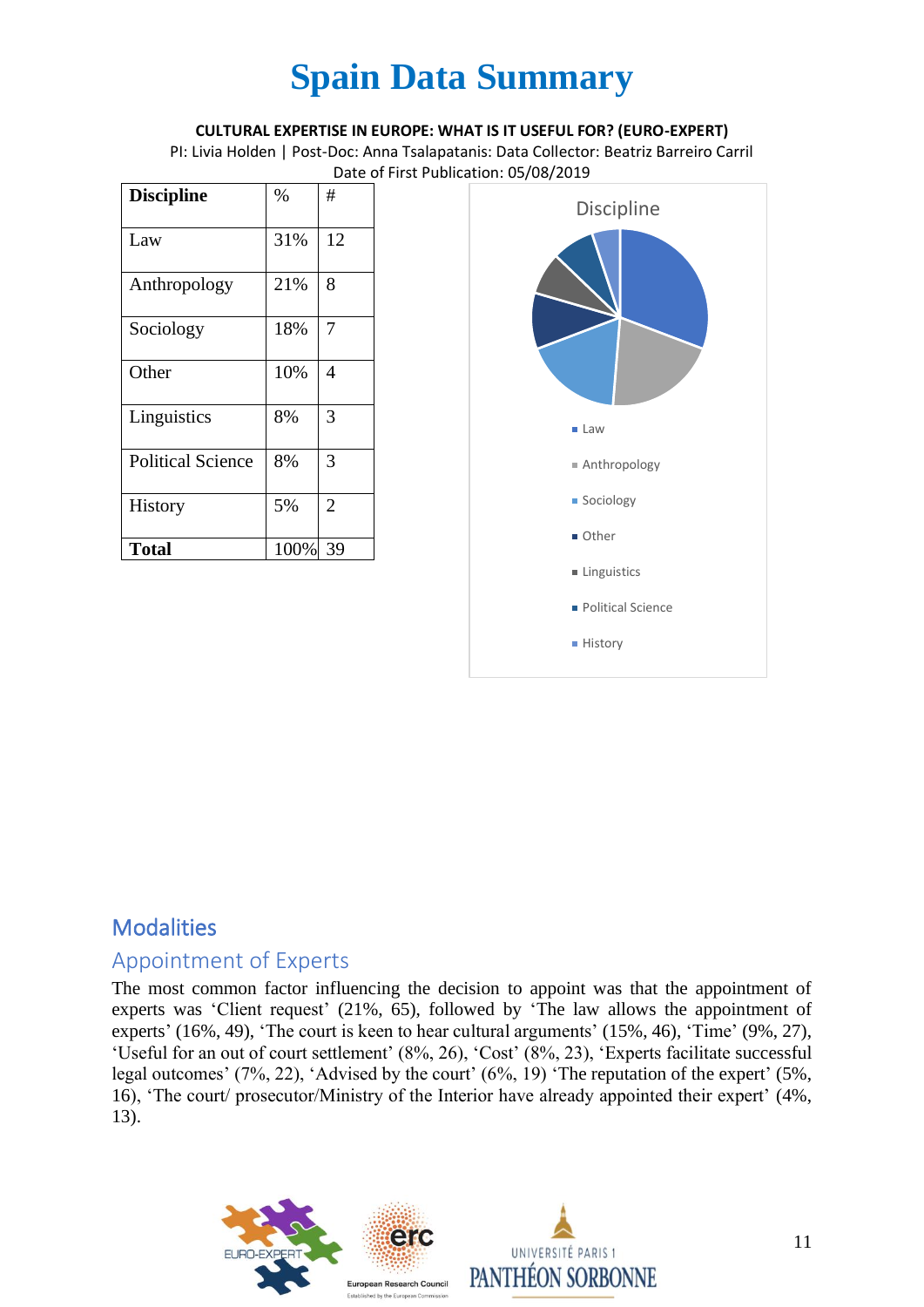#### **CULTURAL EXPERTISE IN EUROPE: WHAT IS IT USEFUL FOR? (EURO-EXPERT)**

PI: Livia Holden | Post-Doc: Anna Tsalapatanis: Data Collector: Beatriz Barreiro Carril Date of First Publication: 05/08/2019

| How experts are selected                        | $\%$ | #   |
|-------------------------------------------------|------|-----|
| Client request                                  | 21%  | 65  |
| The law allows                                  | 16%  | 49  |
| The court is keen to hear<br>cultural arguments | 15%  | 46  |
|                                                 |      |     |
| Time                                            | 9%   | 27  |
| Useful for an out of court                      | 8%   | 26  |
| settlement                                      |      |     |
| Cost                                            | 8%   | 23  |
| Experts facilitate successful                   | 7%   | 22  |
| legal outcomes                                  |      |     |
| Advised by the court                            | 6%   | 19  |
| The reputation of the expert                    | 5%   | 16  |
| The court/                                      | 4%   | 13  |
| prosecutor/Ministry of the                      |      |     |
| Interior have already                           |      |     |
| appointed their expert                          |      |     |
| Total                                           | 100% | 306 |



Most experts chose 'Other' (42%, 9) when asked how they started giving expert opinions, followed by 'Contacted by a lawyer' and 'Directly contacted by clients' (19%, 4) each, 'Contacted by a court' (10%, 2), 'Contacted by the Ministry of the Interior' and 'Referred by a colleague' (5%, 1) each.

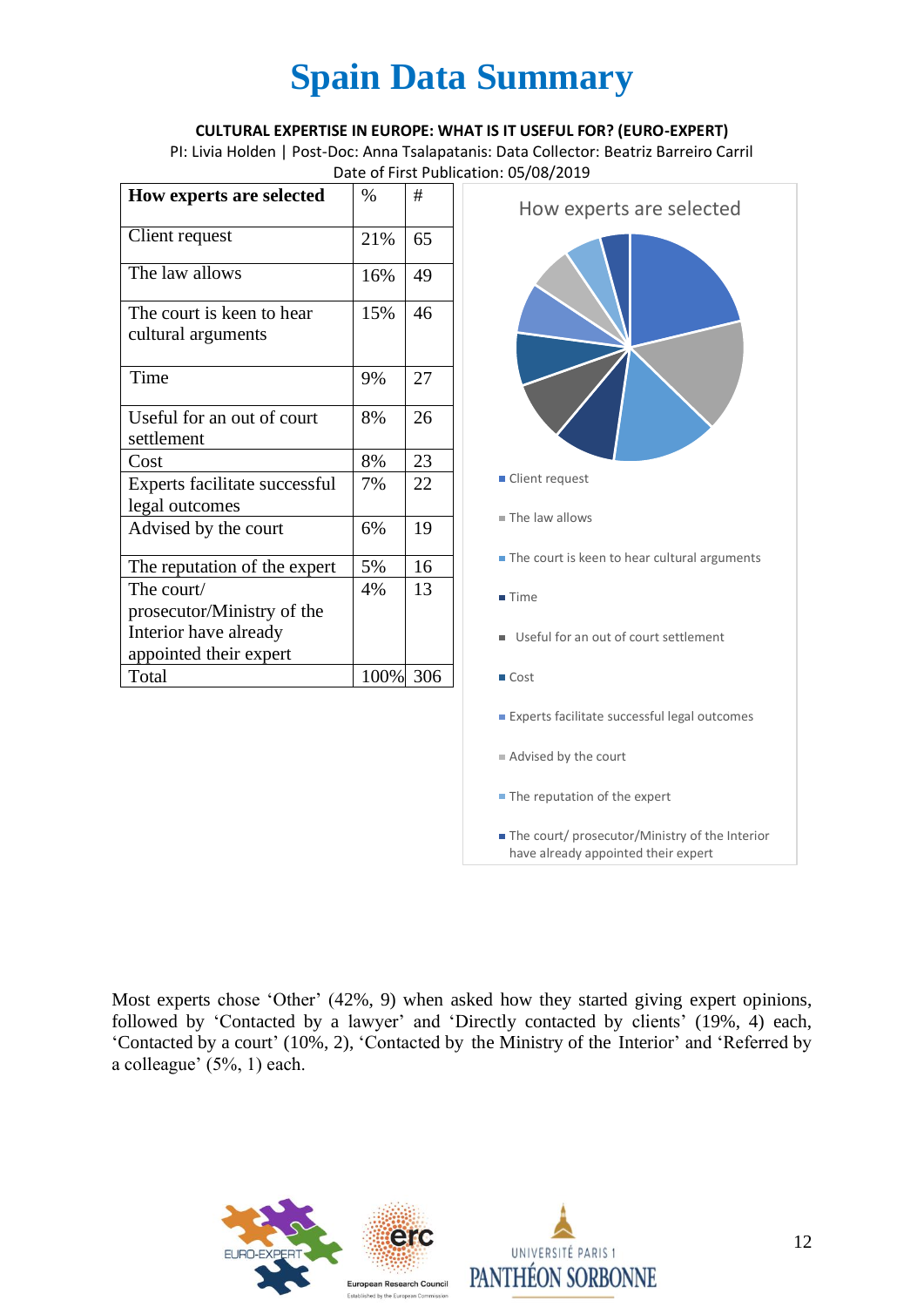#### **CULTURAL EXPERTISE IN EUROPE: WHAT IS IT USEFUL FOR? (EURO-EXPERT)**

PI: Livia Holden | Post-Doc: Anna Tsalapatanis: Data Collector: Beatriz Barreiro Carril Date of First Publication: 05/08/2019

| How experts started their | $\%$ | #  |
|---------------------------|------|----|
| career                    |      |    |
| Contacted by a lawyer     | 19%  | 4  |
| Contacted by a court      | 10%  | 2  |
| Contacted by the Ministry | 5%   | 1  |
| of the Interior           |      |    |
| Directly contacted by     | 19%  |    |
| clients                   |      |    |
| Referred by a colleague   | 5%   | 1  |
| Other                     | 42%  | 9  |
| Total                     | 100% | 21 |



Most experts chose 'Other' (23%, 10) followed by 'The Ministry of Interior' (20%, 9), 'Instructed by lawyers as the need arises' (18%, 8), 'Instructed by courts' and 'Instructed by the litigants/applicants/ defendants/ complainants' (14%, 6) each, and 'Work as an expert for NGOs' (11%, 5).

| Who instruct the experts                                              | $\%$ | #  |  |
|-----------------------------------------------------------------------|------|----|--|
| Other                                                                 | 23%  | 10 |  |
| The Ministry of Interior                                              | 20%  | 9  |  |
| Instructed by lawyers as the<br>need arises                           | 18%  | 8  |  |
| Instructed by courts                                                  | 14%  | 6  |  |
| Instructed by the<br>litigants/applicants/<br>defendants/complainants | 14%  | 6  |  |
| Work as an expert for NGOs                                            | 11%  | 5  |  |
| Total                                                                 | 100% | 44 |  |





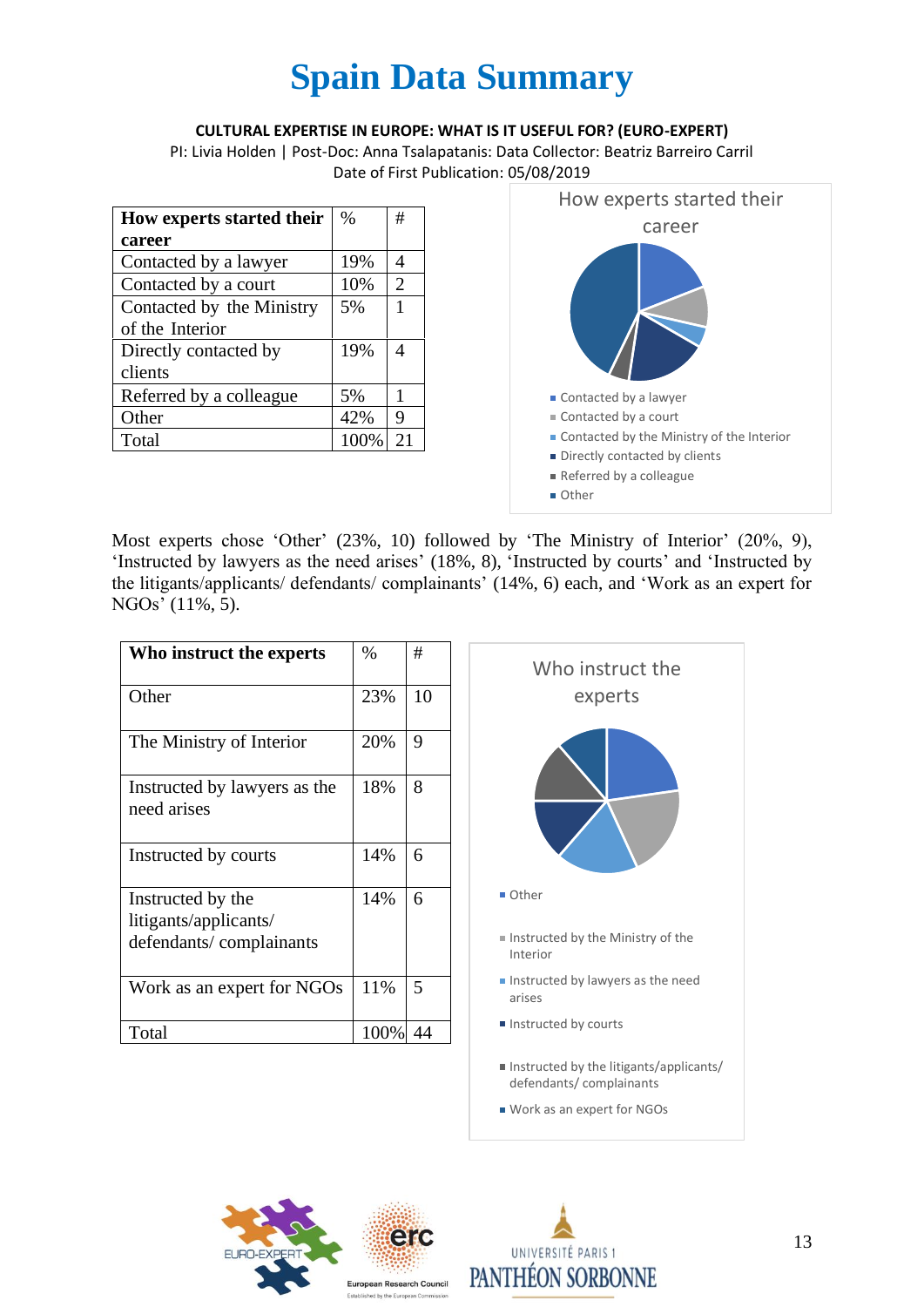#### **CULTURAL EXPERTISE IN EUROPE: WHAT IS IT USEFUL FOR? (EURO-EXPERT)**

PI: Livia Holden | Post-Doc: Anna Tsalapatanis: Data Collector: Beatriz Barreiro Carril Date of First Publication: 05/08/2019

### Cost of Cultural Expertise

Cultural expertise is most commonly financed by 'Clients/ Applicants/ Defendants/ Litigants' (26%, 40), followed by 'Philanthropists/ NGOs/ Relatives/ Community' (23%, 35), 'Legal aid' (21%, 33), by the 'Courts' (13%, 20), 'Other' (10%, 15) and 'Ministry of Interior' (7%, 11).

| How are experts paid?                               | $\%$ | #   |
|-----------------------------------------------------|------|-----|
| Clients/ Applicants/<br>Defendants/Litigants        | 26%  | 40  |
| Philanthropists/NGOs/<br><b>Relatives/Community</b> | 23%  | 35  |
| Legal aid                                           | 21%  | 33  |
| Courts                                              | 13%  | 20  |
| Other                                               | 10%  | 15  |
| Ministry of Interior                                | 7%   | 11  |
| Total                                               | 100% | 154 |



## Remuneration of cultural expertise

(42%, 8) chose 'Other', followed by 'Standard hourly rate' (37%, 7) and 'Set price per report' (21%, 4).

| <b>Remuneration of experts</b> | $\%$ | #  |
|--------------------------------|------|----|
| Other                          | 42%  | 8  |
| Standard hourly rate           | 37%  |    |
| Set price per report           | 21%  |    |
| Total                          | 100% | 19 |





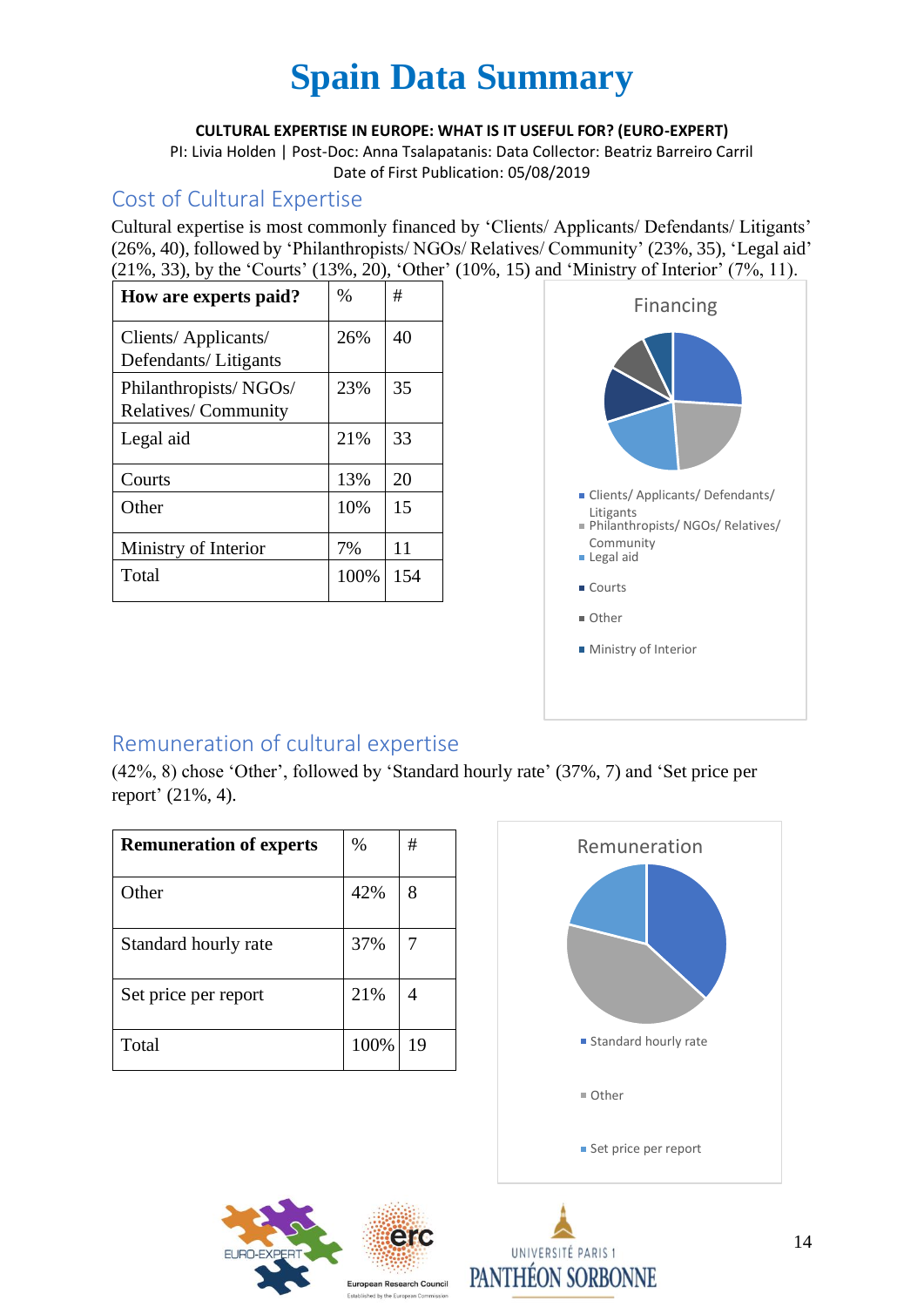**CULTURAL EXPERTISE IN EUROPE: WHAT IS IT USEFUL FOR? (EURO-EXPERT)**

PI: Livia Holden | Post-Doc: Anna Tsalapatanis: Data Collector: Beatriz Barreiro Carril Date of First Publication: 05/08/2019

### Reuse of cultural expertise

The most frequent responses to the question of the reuse of cultural expertise was 'Cultural expert witnessing is applicable to similar cases' (40%, 37) followed by 'Reuse only within the same country/legal field' (23%, 21), 'Other' (20%, 18) and 'Unique and not repeatable experience' (17%, 16).

| <b>Reuse of cultural expertise</b>                           | $\%$  | #  |
|--------------------------------------------------------------|-------|----|
| Cultural expert witnessing is<br>applicable to similar cases | 40%   | 37 |
| Reuse only within the same<br>country/legal field            | 23%   | 21 |
| Other                                                        | 20%   | 18 |
| Unique and not repeatable.<br>experience                     | 17%   | 16 |
| Total                                                        | 100\% | 92 |



### Impact

### Components of Impact

The most common components of impact include 'Reliable sources of contents' (16%, 83), followed by 'Stringent conclusions' (15%, 76), 'First-hand experience' (12%, 64), 'Use of statistics' (12%, 61), Advocacy (11%, 55), 'Quantitative assessment of risk' (10%, 50), 'Reputation of experts' (9%, 49), 'Style' (8%, 40), 'Remuneration of experts' (7%, 26) and 'Other' (1%, 7).

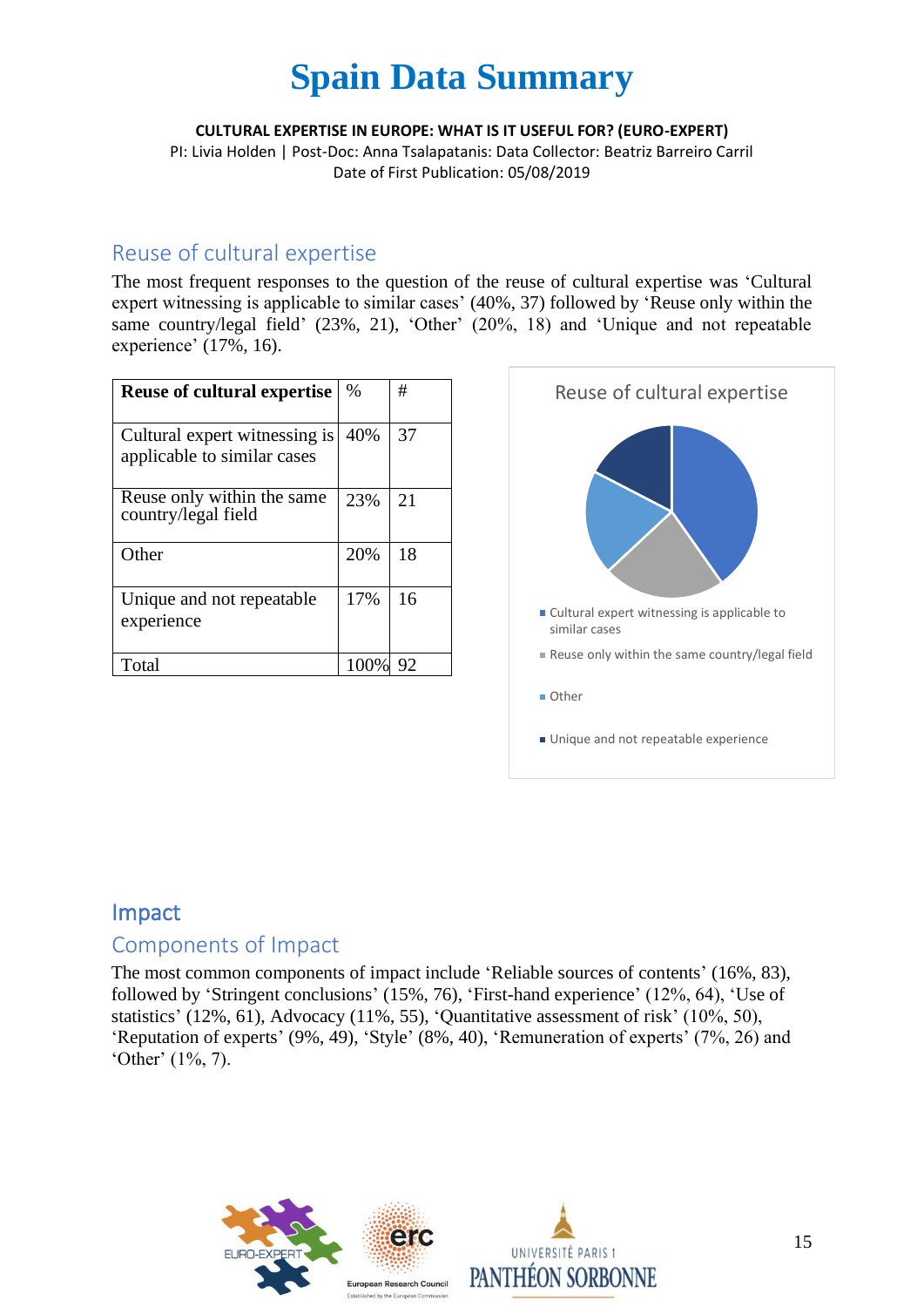**CULTURAL EXPERTISE IN EUROPE: WHAT IS IT USEFUL FOR? (EURO-EXPERT)**

PI: Livia Holden | Post-Doc: Anna Tsalapatanis: Data Collector: Beatriz Barreiro Carril Date of First Publication: 05/08/2019

| <b>Components of Impact</b>        | $\%$ | #   |
|------------------------------------|------|-----|
| Reliable sources of<br>contents    | 16%  | 83  |
| Stringent conclusions              | 15%  | 76  |
| First-hand experience              | 12%  | 64  |
| Use of statistics                  | 12%  | 61  |
| Advocacy                           | 11%  | 55  |
| Quantitative assessment<br>of risk | 10%  | 50  |
| Reputation of the<br>experts       | 9%   | 49  |
| Style                              | 8%   | 40  |
| Remuneration of experts            | 7%   | 36  |
| Other                              | 1%   | 7   |
| <b>Total</b>                       | 100% | 521 |



### Usefulness

The most common response to the question regarding the usefulness of cultural expertise was 'Very useful' (28%, 24), followed by 'Moderately useful' (26%, 23), then 'Slightly useful' (25%, 23), 'Extremely useful' (20%, 17) and 'Not useful at all' (1%, 1).

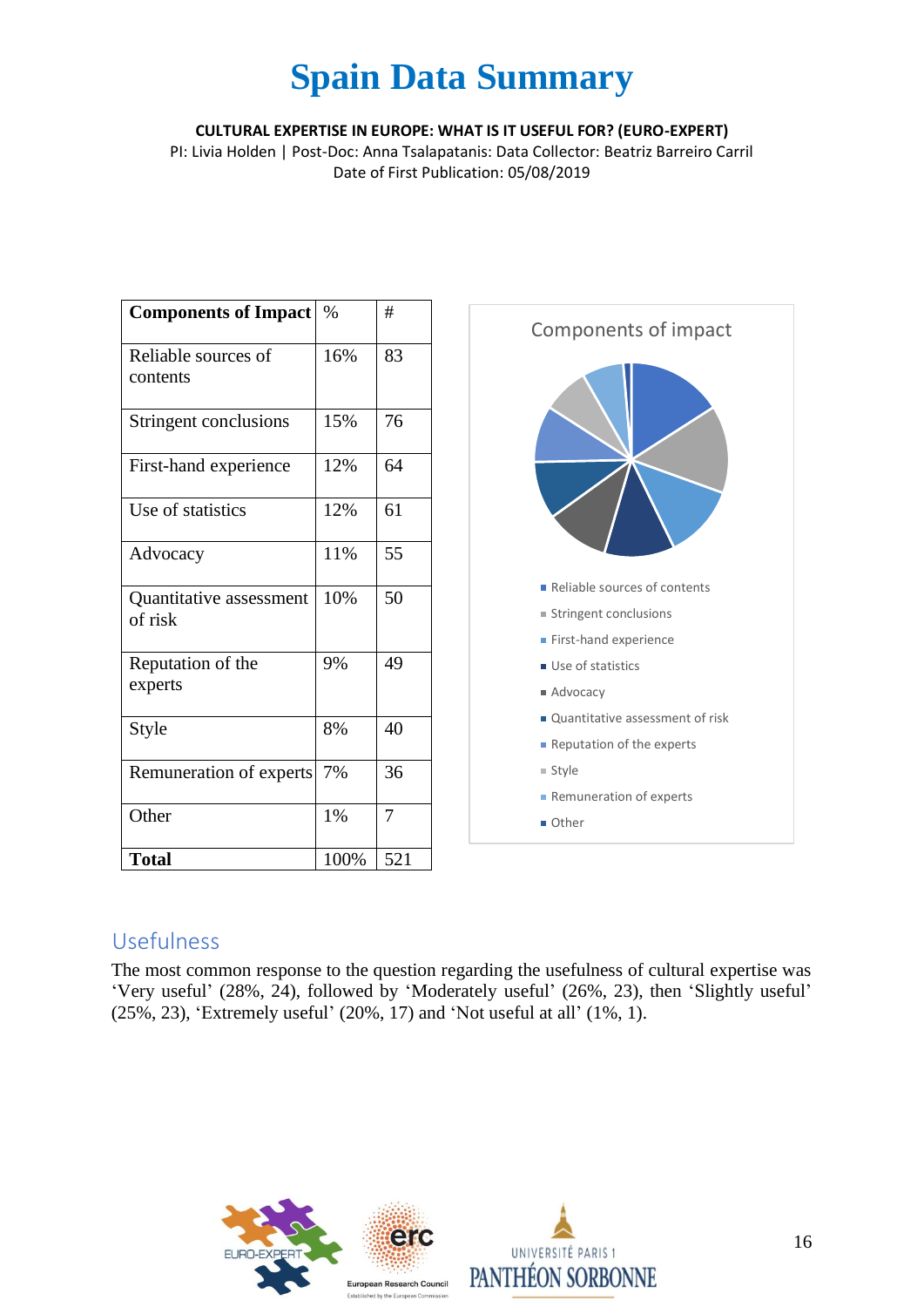**CULTURAL EXPERTISE IN EUROPE: WHAT IS IT USEFUL FOR? (EURO-EXPERT)**

PI: Livia Holden | Post-Doc: Anna Tsalapatanis: Data Collector: Beatriz Barreiro Carril Date of First Publication: 05/08/2019

| <b>Usefulness of</b><br>cultural expertise | $\%$ | #  |
|--------------------------------------------|------|----|
| Very useful                                | 28%  | 24 |
| Moderately useful                          | 26%  | 23 |
| Slightly useful                            | 25%  | 22 |
| <b>Extremely useful</b>                    | 20%  | 17 |
| Not at all useful                          | 1%   | 1  |
| Total                                      | 100% | 87 |



## Usefulness: fields

Cultural expertise is most useful in 'Migration law' (40%, 40), followed by 'Other' (26%, 26), 'More useful in civil law than criminal law' (20%, 20) and 'More in criminal law than in civil law' (14%, 14).

| Areas of law where cultural<br>expertise is more useful | $\%$ | #   |
|---------------------------------------------------------|------|-----|
| Migration law                                           | 40%  | 40  |
| Other                                                   | 26%  | 26  |
| More in civil law than in<br>criminal law               | 20%  | 20  |
| More in criminal law than in<br>civil law               | 14%  | 14  |
| Total                                                   | 100% | 100 |





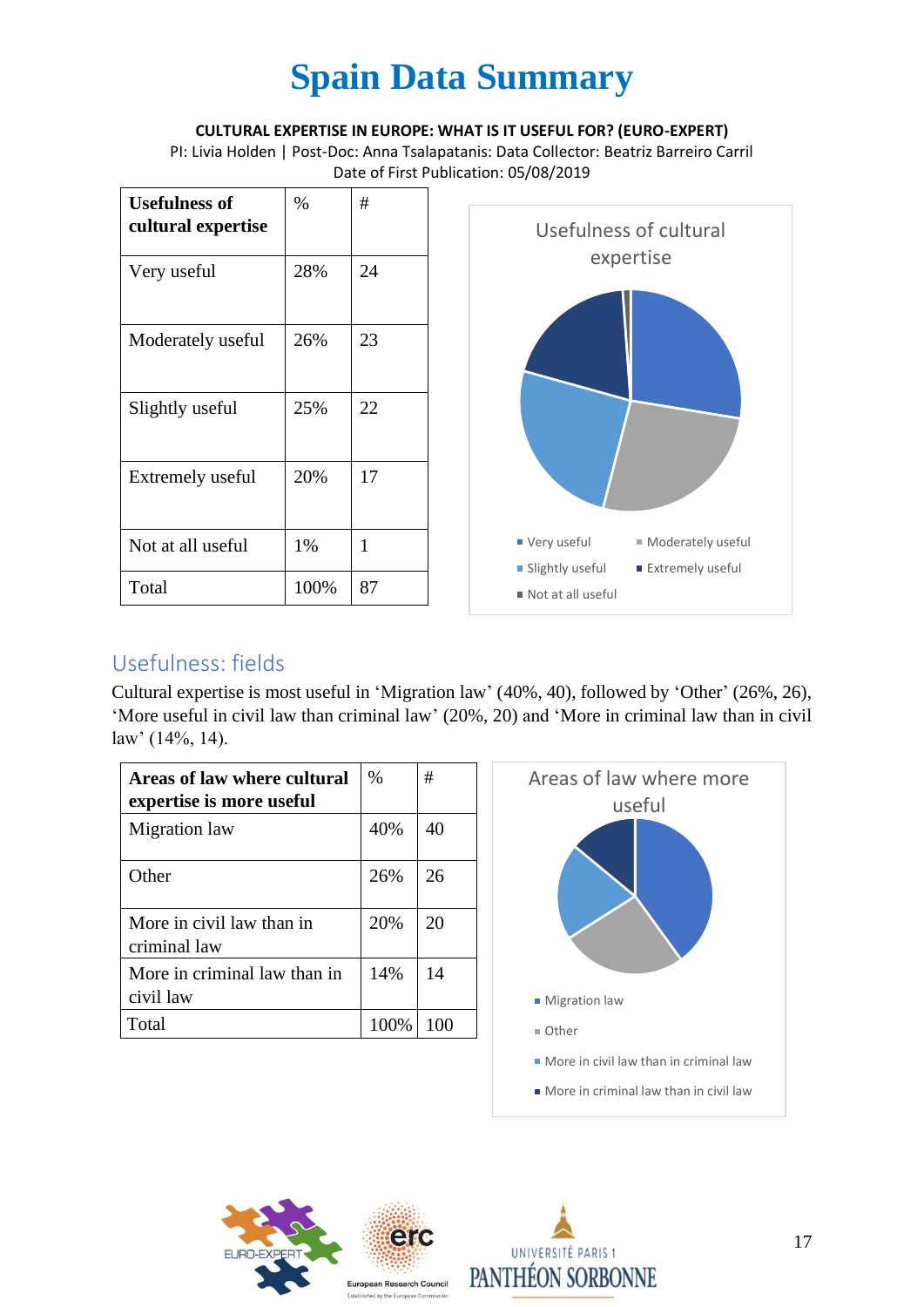#### **CULTURAL EXPERTISE IN EUROPE: WHAT IS IT USEFUL FOR? (EURO-EXPERT)**

PI: Livia Holden | Post-Doc: Anna Tsalapatanis: Data Collector: Beatriz Barreiro Carril Date of First Publication: 05/08/2019

### Competitiveness

Experts thought that their expertise was competitive because of their 'Competence' (34%, 10), 'Other', 'Balance between competence and cost' and 'Reputation' 17%, 5) each. (15%, 4) indicated 'Convenient hourly quote'.

| <b>Answer</b>           | %    | #                       |
|-------------------------|------|-------------------------|
| Competence              | 34%  | 10                      |
| Other                   | 17%  | $\overline{5}$          |
| <b>Balance between</b>  | 17%  | $\overline{5}$          |
| competence and cost     |      |                         |
| My reputation           | 17%  | $\overline{\mathbf{5}}$ |
| Convenient hourly quote | 15%  |                         |
| Total                   | 100% |                         |



## Reputation of Experts

The majority of experts said that they had been 'Regularly instructed/ appointed as expert for many years' (48%, 9), followed by 'Other' (26%, 5) and 'The cases in which expert opinion was provided were successful' (26%, 5).

| <b>Reputation of experts</b>                                     | $\%$ | #  |
|------------------------------------------------------------------|------|----|
| Regularly<br>instructed/appointed as<br>an expert for many years | 48%  | 9  |
| Other                                                            | 26%  | 5  |
| Expert opinions have<br>been successful                          | 26%  | 5  |
| Total                                                            | 100% | 19 |





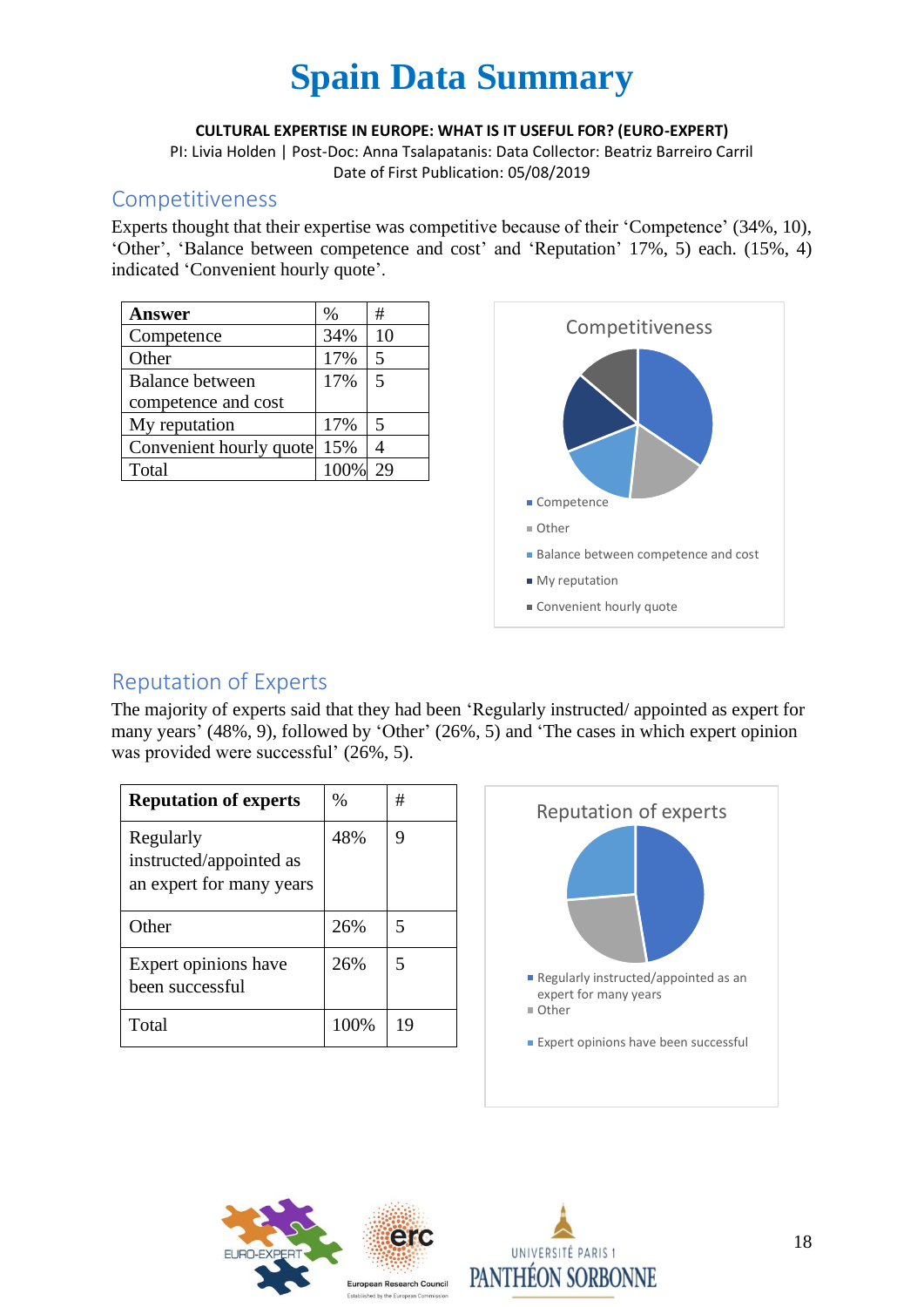**CULTURAL EXPERTISE IN EUROPE: WHAT IS IT USEFUL FOR? (EURO-EXPERT)**

PI: Livia Holden | Post-Doc: Anna Tsalapatanis: Data Collector: Beatriz Barreiro Carril Date of First Publication: 05/08/2019

### Improved Access

### Database

Regarding the question of the usefulness of a case law database, the most common response was that it would be 'Very useful' (56%, 58), followed by 'Somewhat useful' (42%, 44) and of 'No use' (2%, 2).

| <b>Usefulness of case law</b><br>database | $\%$ | #   |
|-------------------------------------------|------|-----|
| Very useful                               | 56%  | 58  |
| Somewhat useful                           | 42%  | 44  |
| No use                                    | 2%   | 2   |
| Total                                     | 100% | 104 |



## Contribution to law database

Most respondents did wish to contribute to the establishment of a case law database (71%, 58), while close to one third of respondents did not (29%, 24).

| Contribution to a<br>law database                                           | $\%$ | #  |
|-----------------------------------------------------------------------------|------|----|
| I would not like to<br>contribute to a<br>database on cultural<br>expertise | 29%  | 24 |
| I would like to<br>contribute to a<br>database on cultural<br>expertise     | 71%  | 58 |
| Total                                                                       | 100% | 82 |





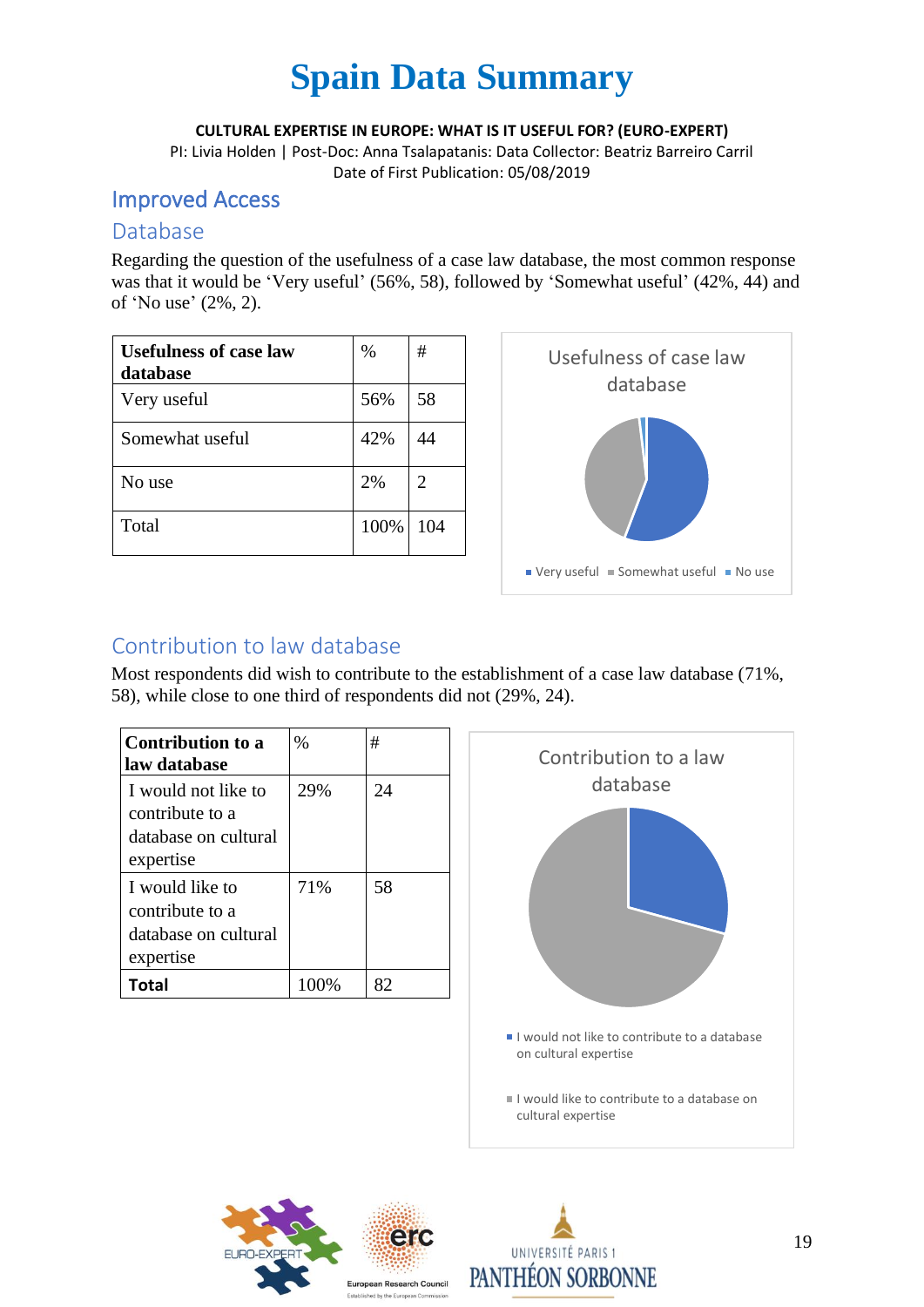**CULTURAL EXPERTISE IN EUROPE: WHAT IS IT USEFUL FOR? (EURO-EXPERT)**

PI: Livia Holden | Post-Doc: Anna Tsalapatanis: Data Collector: Beatriz Barreiro Carril Date of First Publication: 05/08/2019

### Capacity Building

The most common response to the question regarding the usefulness of a program teaching cultural expertise was 'Probably yes' (50%, 52), followed by 'Definitely yes' (39%, 42), 'Might or might not' (8%, 8) and 'Probably not' (3%, 3).

| <b>Usefulness of a</b><br>teaching program on<br>cultural expertise | $\%$ | #   |
|---------------------------------------------------------------------|------|-----|
| Probably yes                                                        | 50%  | 52  |
| Definitely yes                                                      | 39%  | 42  |
| Might or might not                                                  | 8%   | 8   |
| Probably not                                                        | 3%   | 3   |
| Total                                                               | 100% | 105 |



### Organisations interested in a teaching program

With regards to the question on interest in the teaching program, the most common response was 'Interested in teaching cultural expertise themselves' (36%, 18), followed by 'Know educational organisations which may be interested' and 'Know professional organisations that may be interested' (32%, 16) each.